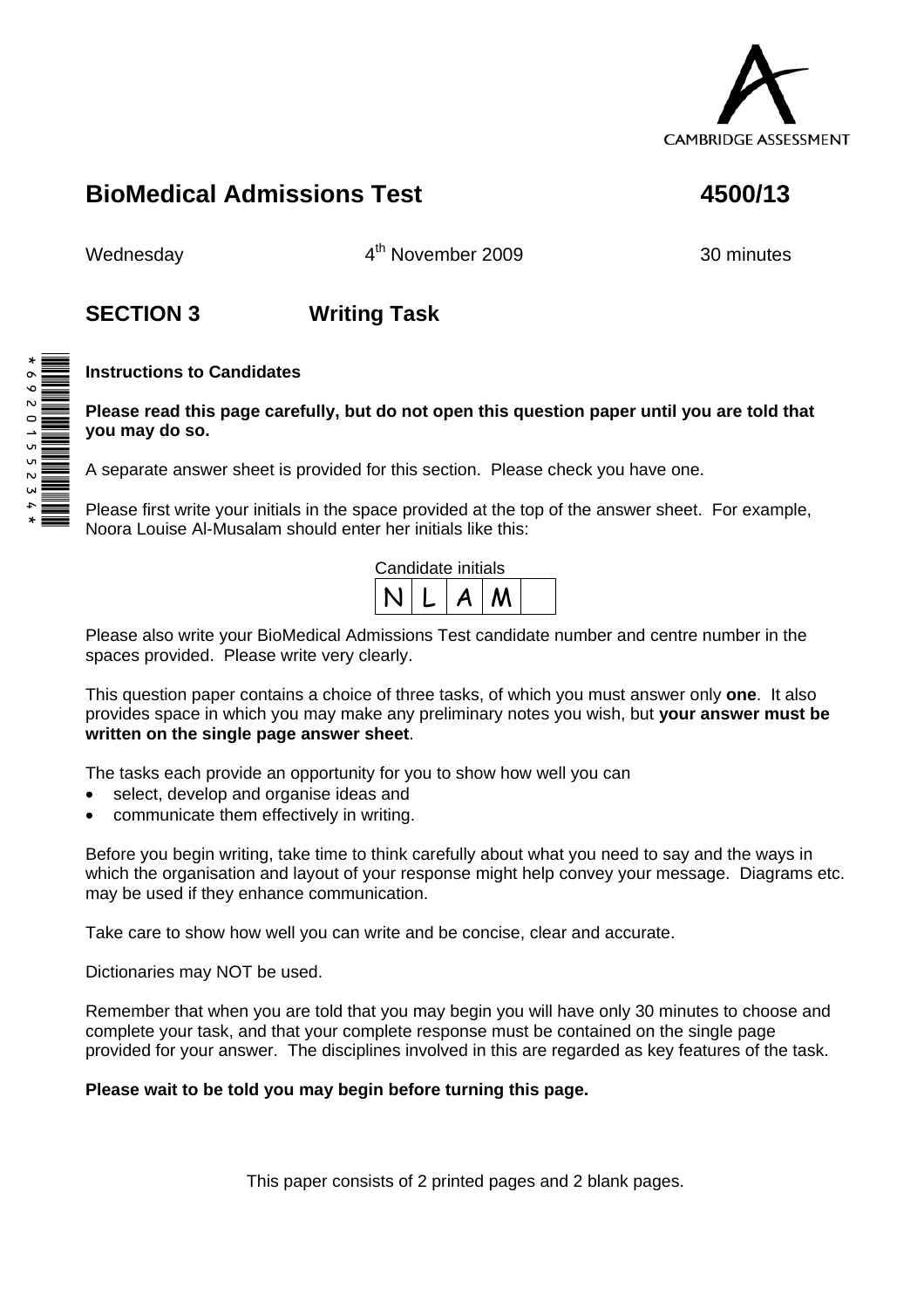**Use this space and the back page for notes** *etc.* **if you wish. Remember that your response must be written on the single page answer sheet provided.**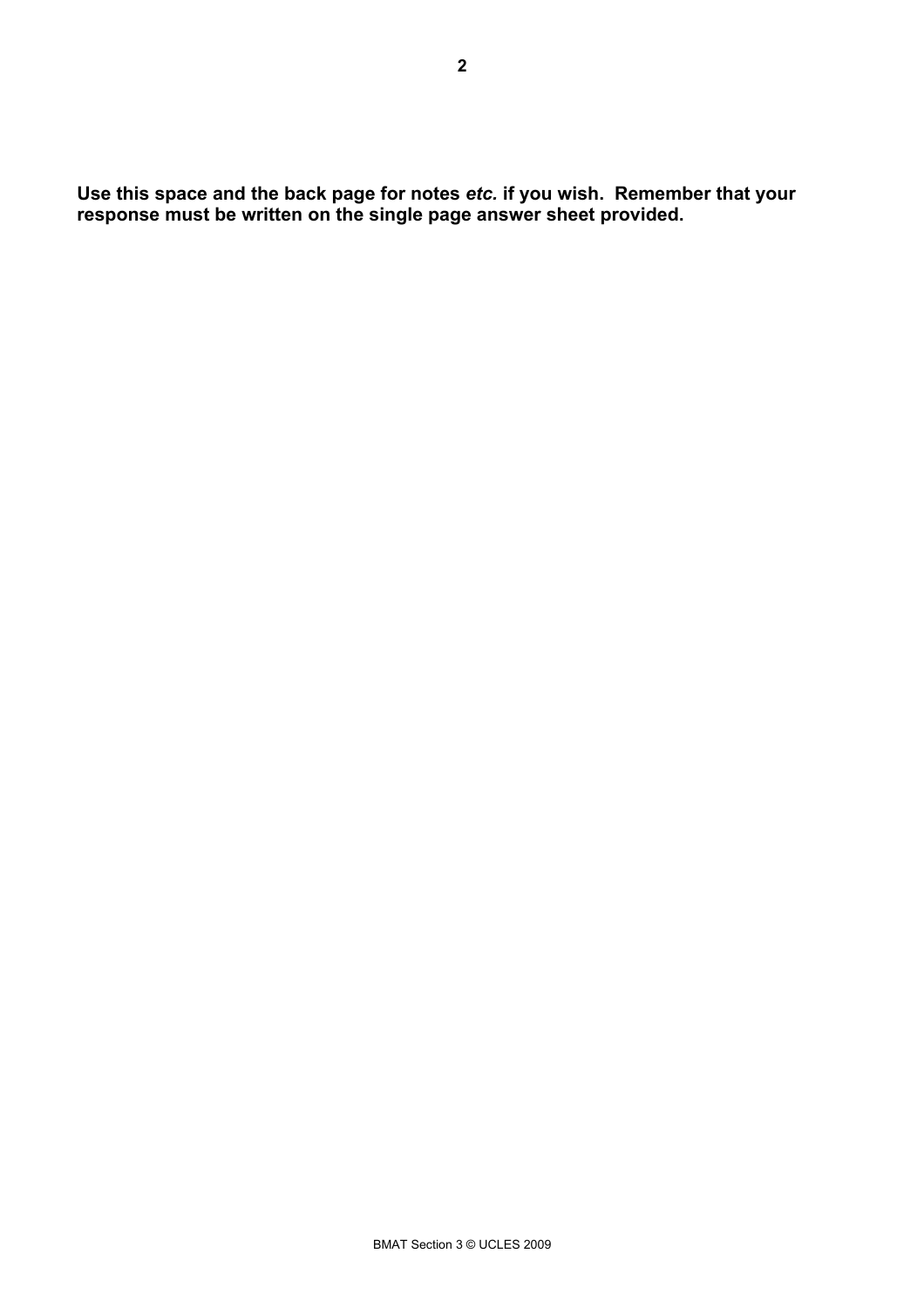#### **YOU MUST ANSWER ONLY ONE OF THE FOLLOWING QUESTIONS**

#### **1 You must be honest and open and act with integrity.**

*UK General Medical Council, Good Medical Practice 2006*

Explain what is meant by the above statement. Why might honesty, openness and integrity be important in a good doctor? Under what circumstances might a good doctor be justified in being less than perfectly honest or open in the course of their professional practice?

#### **2 Science is a way of trying not to fool yourself.**

*Richard Feynman, 1964*

Explain why not fooling oneself is necessary for a scientist. Why might it be easy for scientists to make the mistake of fooling themselves? How might scientists guard against this mistake?

#### **3 It is an obscenity that rich people can buy better medical treatment than poor people.**

Explain the argument behind the statement. What assumptions does it make? Argue to the contrary, that patients are entitled to spend money on better healthcare if they choose to.